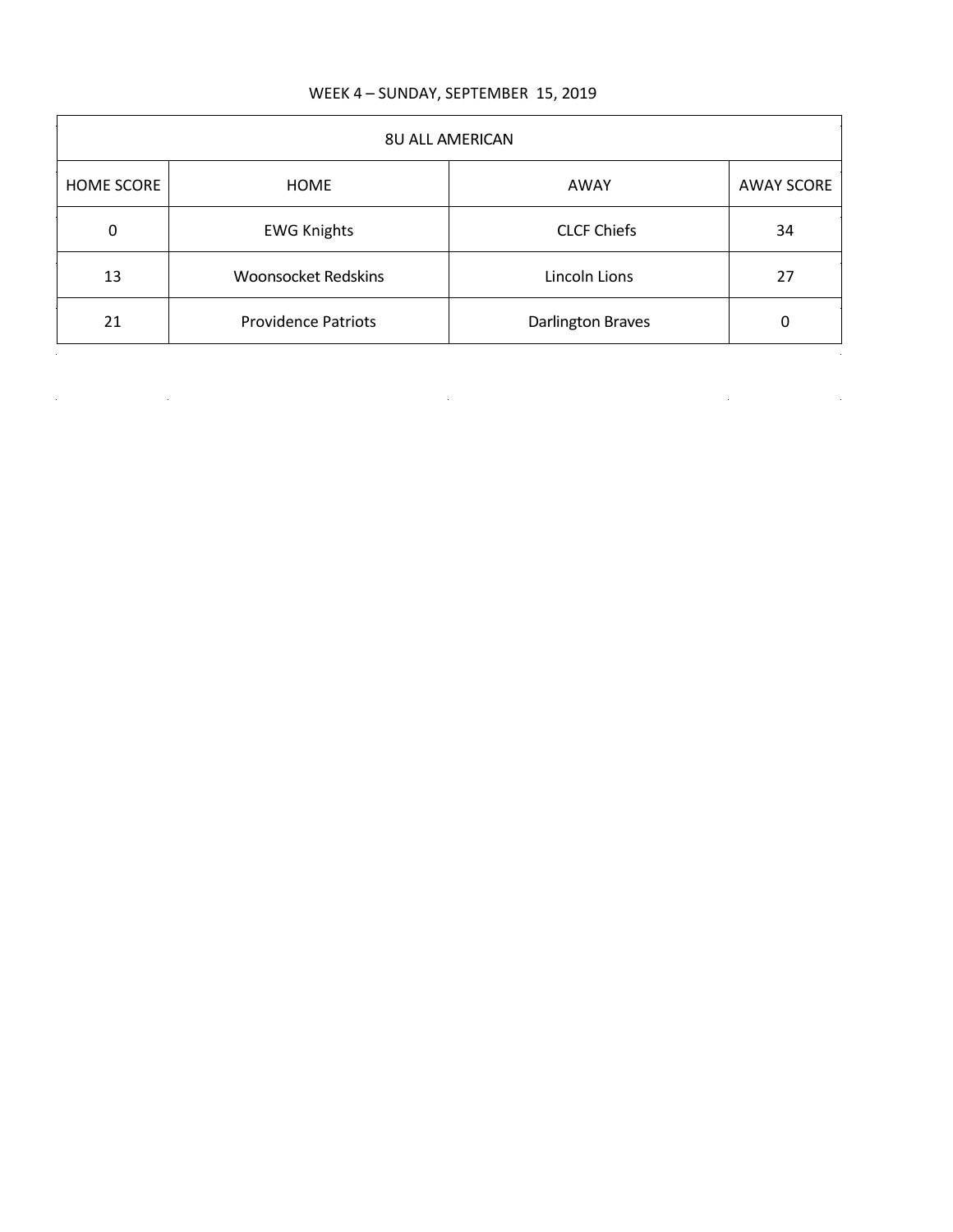$\sim$ 

| <b>9U ALL AMERICAN</b> |                               |                             |                   |
|------------------------|-------------------------------|-----------------------------|-------------------|
| <b>HOME SCORE</b>      | <b>HOME</b>                   | AWAY                        | <b>AWAY SCORE</b> |
| 34                     | <b>CLCF Chiefs</b>            | New Bedford Whalers         | 0                 |
| 6                      | <b>Darlington Braves</b>      | <b>Providence Patriots</b>  | 19                |
| 7                      | <b>Central Falls Panthers</b> | East Providence Jr. Townies | 0                 |
| 0                      | <b>Fall River Falcons</b>     | <b>Johnston Panthers</b>    | 26                |
| 18                     | <b>Fairlawn Cardinals</b>     | <b>Woonsocket Redskins</b>  | 0                 |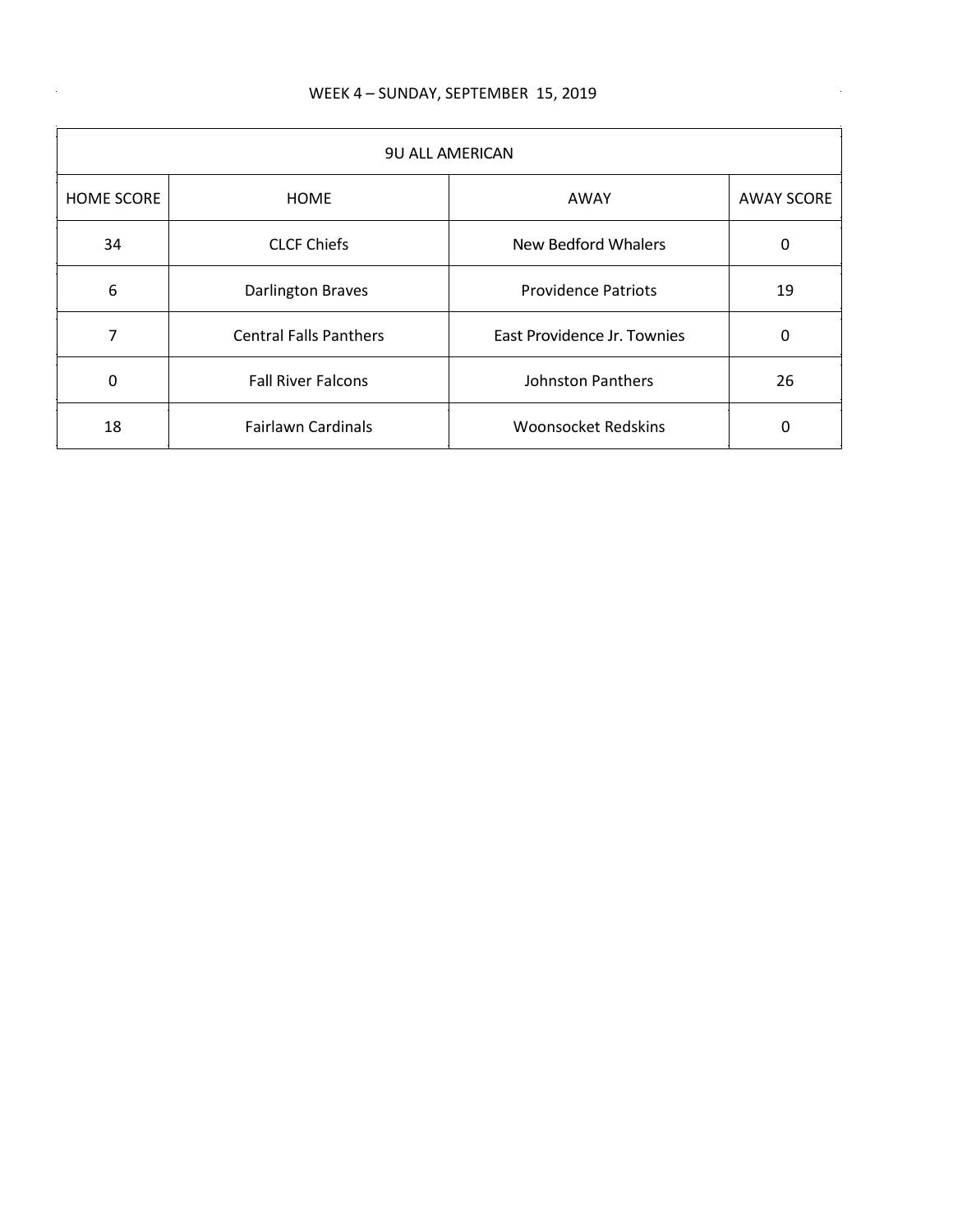| 10U ALL AMERICAN  |                            |                            |                   |
|-------------------|----------------------------|----------------------------|-------------------|
| <b>HOME SCORE</b> | <b>HOME</b>                | AWAY                       | <b>AWAY SCORE</b> |
| 6                 | <b>EWG Knights</b>         | <b>CLCF Cheifs</b>         | 33                |
| 0                 | <b>Fall River Falcons</b>  | <b>Woonsocket Redskins</b> | 20                |
| 26                | <b>Fairlawn Cardinals</b>  | <b>Darlington Braves</b>   |                   |
| 26                | <b>Providence Patriots</b> | Lincoln Lions              | 6                 |

## WEEK 4 – SUNDAY, SEPTEMBER 15, 2019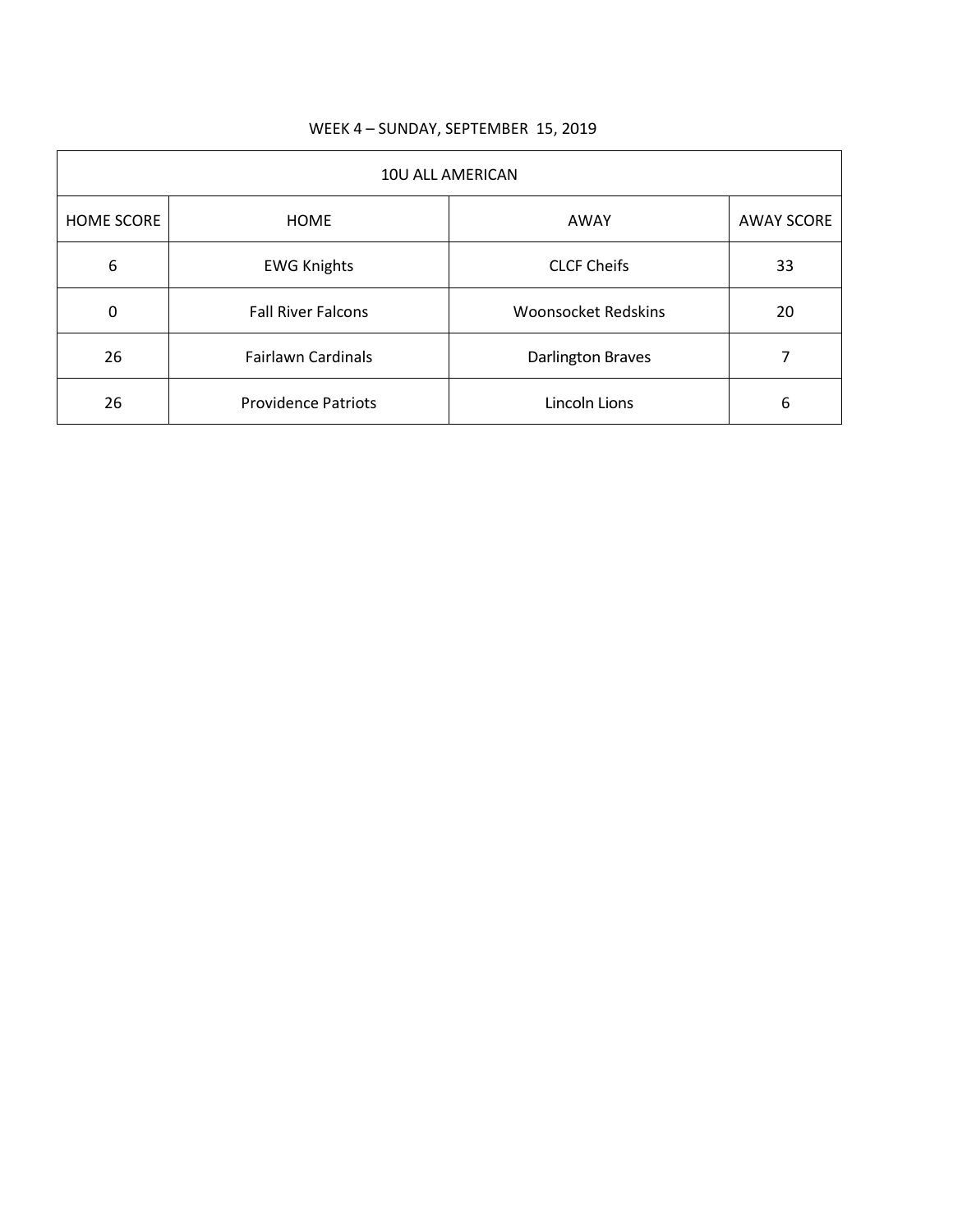| 11U ALL AMERICAN  |                               |                             |                   |
|-------------------|-------------------------------|-----------------------------|-------------------|
| <b>HOME SCORE</b> | <b>HOME</b>                   | AWAY                        | <b>AWAY SCORE</b> |
| 0                 | New Bedford Whalers           | <b>CLCF Chiefs</b>          | 33                |
| 45                | <b>Central Falls Panthers</b> | East Providence Jr. Townies | 13                |
| 45                | Lincoln Lions                 | <b>Johnston Panthers</b>    | 13                |
| 13                | <b>Fall River Falcons</b>     | <b>Woonsocket Redskins</b>  | 19                |
| $\mathfrak{p}$    | <b>Darlington Braves</b>      | <b>Fairlawn Cardinals</b>   | 0                 |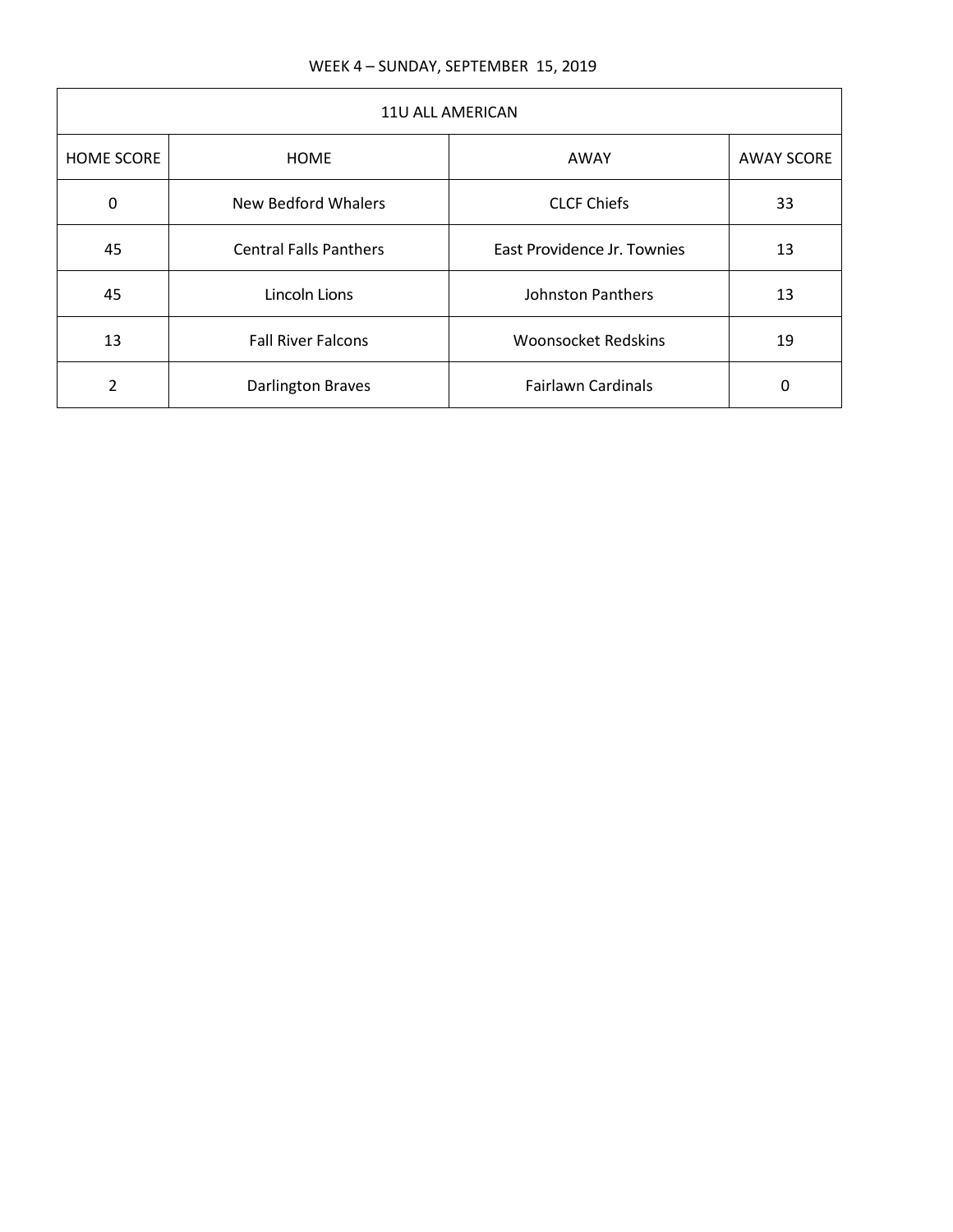| <b>12U ALL AMERICAN</b> |                               |                             |                   |
|-------------------------|-------------------------------|-----------------------------|-------------------|
| <b>HOME SCORE</b>       | <b>HOME</b>                   | AWAY                        | <b>AWAY SCORE</b> |
| 0                       | <b>Central Falls Panthers</b> | East Providence Jr. Townies | 33                |
| 13                      | <b>Providence Patriots</b>    | <b>Darlington Braves</b>    | 12                |
| $\Omega$                | <b>Johnston Panthers</b>      | Lincoln Lions               | 28                |
| 27                      | <b>Fall River Falcons</b>     | <b>Woonsocket Redskins</b>  | 26                |